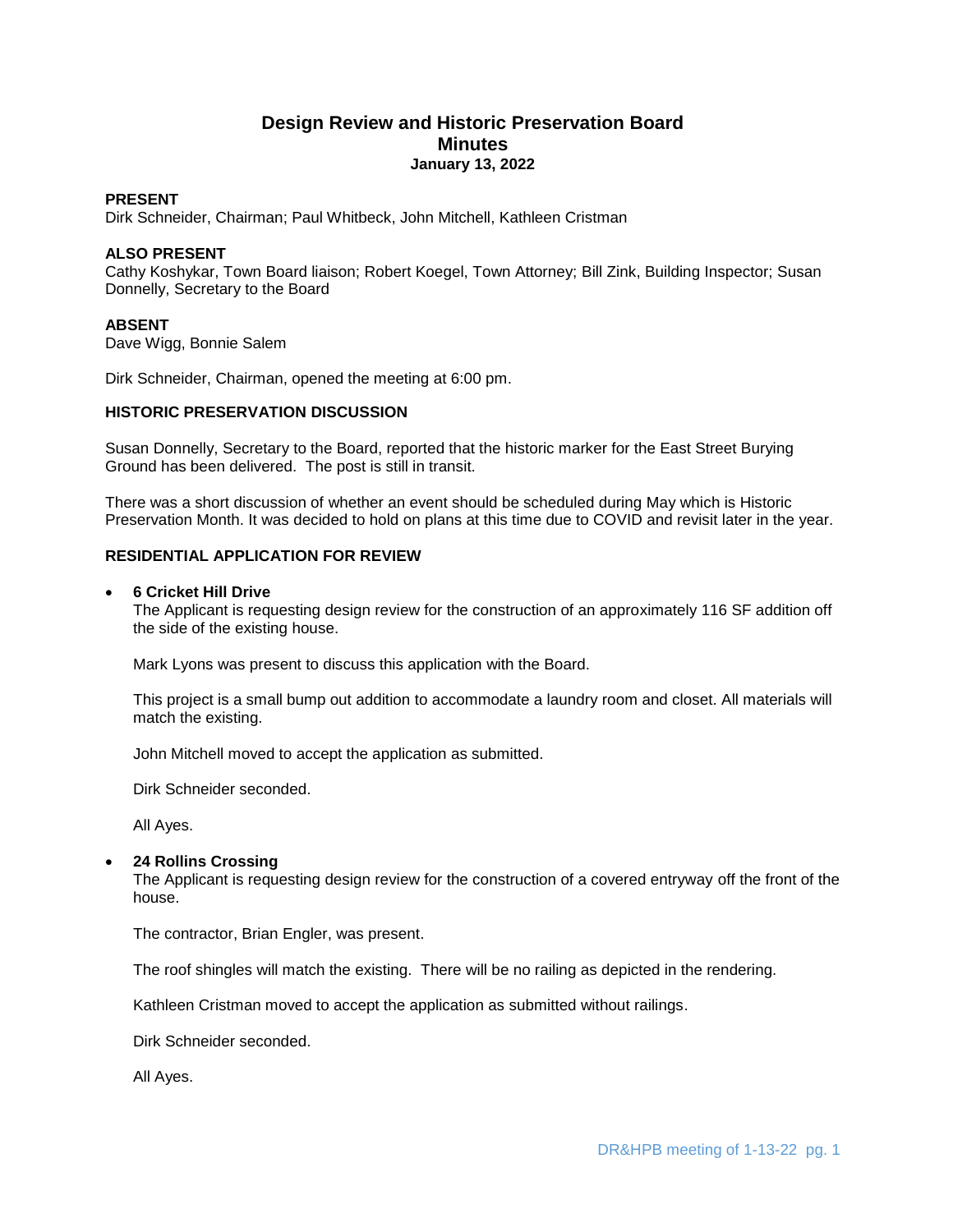## **192 Mendon Center Road**

The Applicant is requesting design review for the construction of a covered entryway off the front of the house.

The homeowner, Hiep Nguygen was present.

Mr. Nguygen discussed his plans for constructing a covered porch on the front elevation of his home. He plans to keep the same front door. The will be no transom windows as in his submission documents. The existing stoop is concrete. He plans to trim the columns in 6" x 6" white vinyl and the base of the columns will have stone trim. The shingles will match the existing on the home.

Dirk Schneider moved to approve the application for a covered porch with the conditions that the roof shingles will match the existing roof and the porch will match the window framing in color.

Paul Whitbeck seconded.

All Ayes.

#### **25 Knollwood Drive**

The Applicant is requesting design review for the construction of a new covered entryway off the front of the house.

There was no representative present to discuss this application with the Board.

The Board expressed concerns about the new design. There is not enough information on the materials and finishes. The Board felt the proposed front door does not go with the house. They felt the current front porch is compatible with the structure and need further discussion on the rationale for the changes.

It was decided to hold this application open for more information.

#### **3765 East Avenue**

The Applicant is requesting design review for the construction of a covered entryway off the front of the house.

Bob Cornell of Cornell Construction Design was present.

Mr. Cornell described project as a covered entryway. The ironwork will be removed on the front elevation. The Board inquired if the applicant was going forward with the garage project which was approved August 27, 2020 and amended December 10, 2020 because the current plans only show the new proposed entry way. Mr. Cornell indicated the applicant is withdrawing the plans for the garage project.

Dirk Schneider moved to approve the covered entryway as submitted with the understanding that this approval supersedes any previous approvals by the DRHPB.

Kathleen Cristman seconded.

All Ayes.

# **RESIDENTIAL APPLICATION FOR REVIEW – NEW HOMES**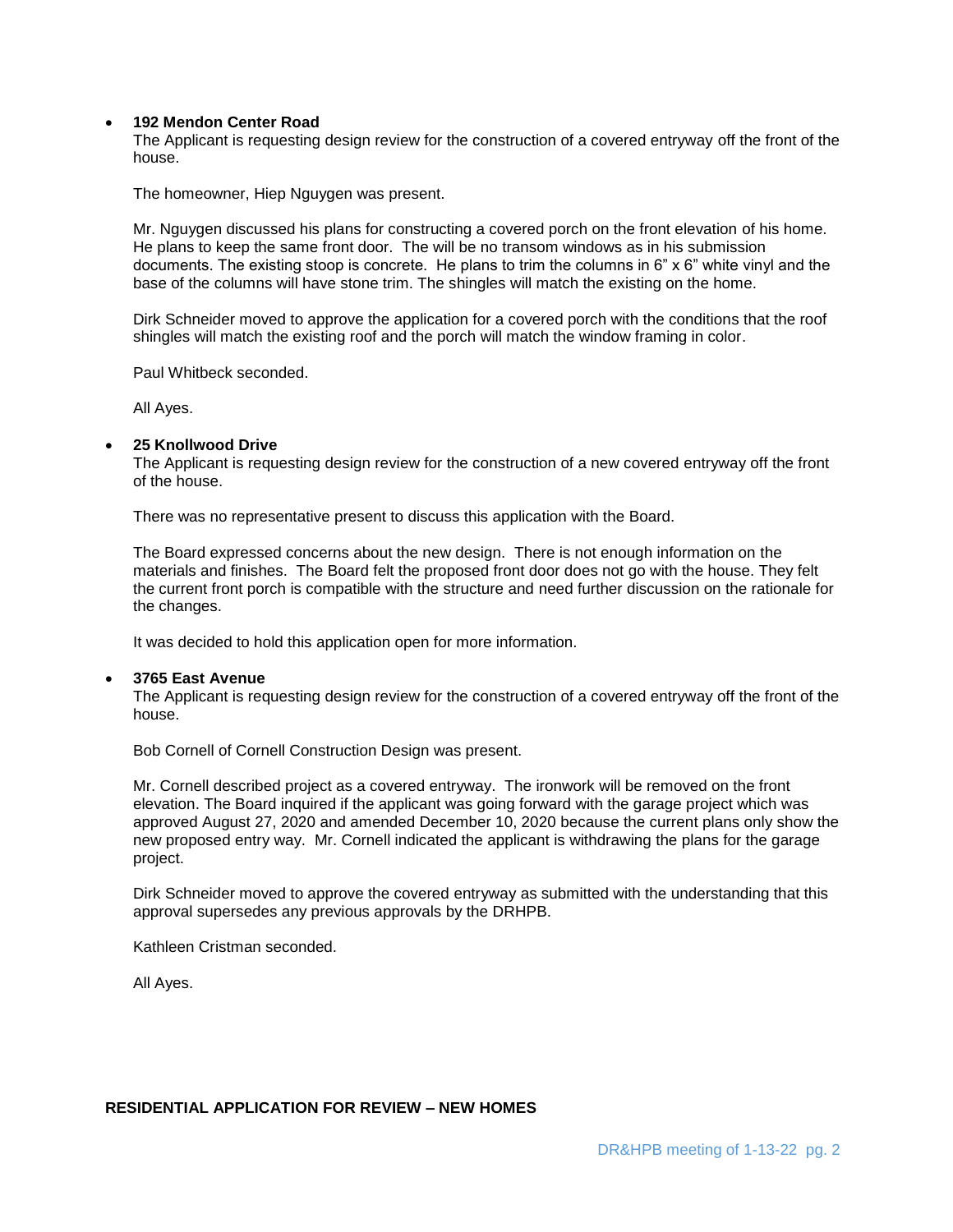### **33 Coventry Ridge**

The Applicant is requesting design review for the construction of a two story single family home. The home will have a total living area of approximately 2926 square feet and is located in the Coventry Ridge Subdivision.

Steve Maynard was present to discuss this application with the Board.

The home is a two-story dwelling with a three-car garage with siding and brick finishes. The brick will be returned on the side elevations a few feet.

The grade of the property prohibits a side load garage.

Paul Whitbeck moved to approve the application as submitted.

John Mitchell seconded.

All Ayes.

### **47 Nature View**

The Applicant is requesting design review for the construction of a two story single family home that is approximately 2901 square feet.

Lou Masi of Mascot Builders was present.

There will be two garage doors on this model. The Board reviewed the application and discussed concerns about the lack of fenestration on the left side elevation. Options were discussed to break up the massing.

John Mitchell moved to accept the application as submitted with the condition that a window or transom window will be added to the first floor study on the left elevation.

Kathleen Cristman seconded.

All Ayes.

### **51 Nature View**

The Applicant is requesting design review for the construction of a two story single family home that is approximately 2328 square feet.

Lou Masi of Mascot Builders addressed this application.

There is not room in this garage for two doors. The Board commented on the multiple materials on the front elevation. Mr. Masi indicated that a similar monochromatic color palette will be chosen.

The Board recommended no shutters be added to this model. Brackets should be placed under the floating fireplace.

Dirk Schneider moved to application this application as submitted with the following conditions:

- 1. Brackets will be added underneath the fireplace on the rear elevation.
- 2. Brick will be added at the water table to the garage and single window by at least two feet.

John Mitchell seconded.

All Ayes.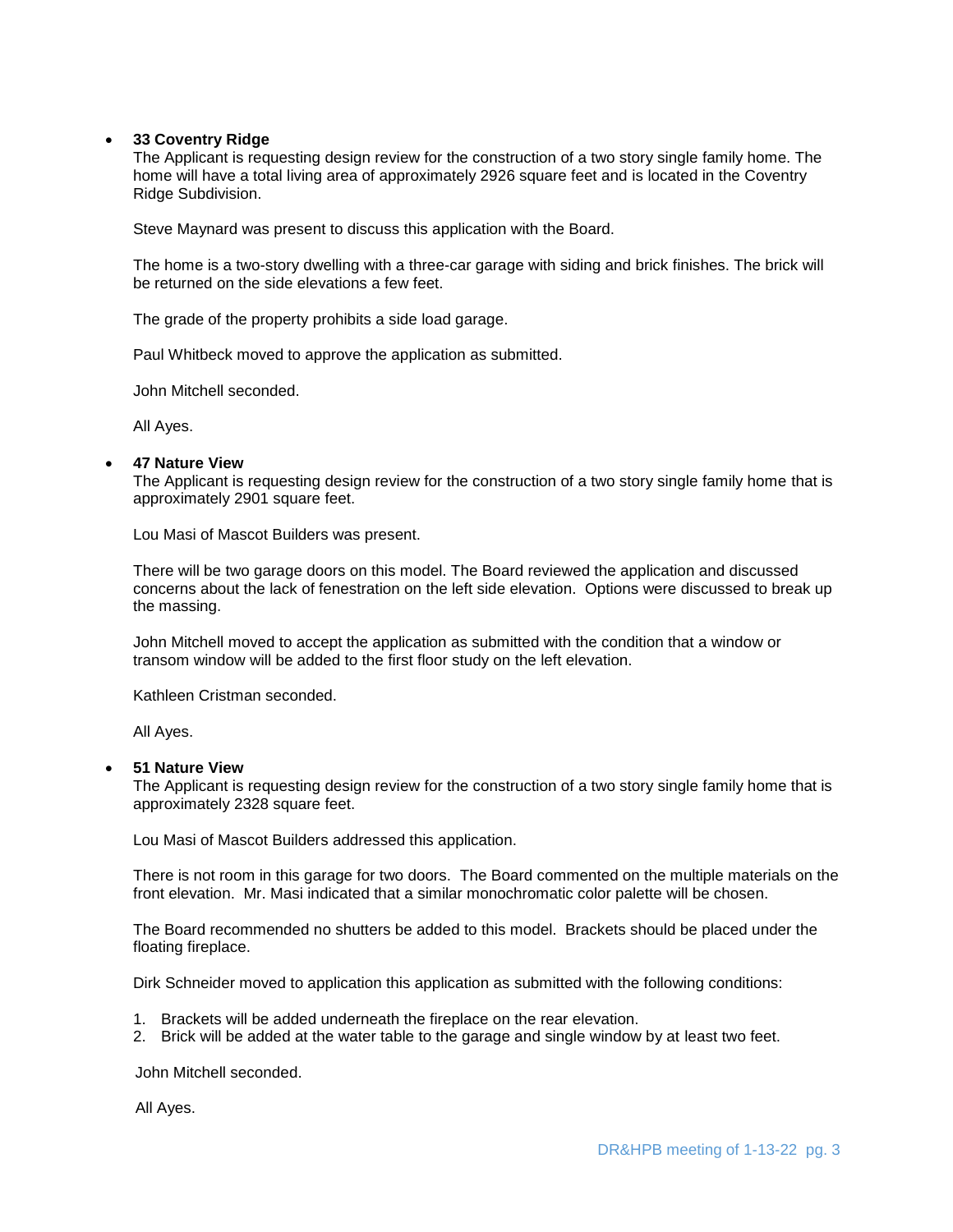## **APPLICATION FOR CERTIFICATE OF APPROPRIATENESS - RETURNING**

### **682 Stone Road**

The Applicant is requesting a Certificate of Appropriateness, pursuant to Code Section 185-196, for the construction of an oversized accessory structure on the property of a designated historic home.

Jeff Ashline of Mossein Architects and the homeowner, Dick Goldman were present.

The Board reviewed the revised plans submitted to the Town.

The window above the garage doors will be removed and the windows in the door will be squared up. The windows on the side elevations have been decreased in size. The shutters and cupola remain. The Board was divided in their opinions the appropriateness of the cupola.

Dirk Schneider made a motion to amend the resolution with the following conditions as follows:

- 1. All work is to be completed by December 31, 2022.
- 2. All work with be performed as reflected in the revised sketches SK 1 & 2 both dated 12/13/21.

Leticia Fornataro seconded.

All Ayes.

# **APPLICATION FOR CERTIFICATE OF APPROPRIATENESS**

#### **51 Long Meadow Circle**

The Applicant is requesting a Certificate of Appropriateness, pursuant to Code Section 185-196, for the addition of solar panels on the garage of a designated historic home. This property is zoned RN - Residential Neighborhood.

Dirk Schneider opened the Public Hearing.

The homeowner, Christopher Montgomery, was present.

Mr. and Mrs. Montgomery wish to place solar panels on the front of the garage which is attached to their home. The solar panels would face the street side in the neighborhood. The Board questioned if the solar panels could be placed on the rear of the garage so they would not be visible from the street. Mr. Montgomery stated that there is not enough sun in that area for the panels to function.

Mr. Montgomery also stated that the garage is only about 20 years old. Kathleen Cristman noted that the designation document dated 2000 stated that the garage was deemed part of the designation. She referenced Town of Pittsford Standards and Guidelines for Certificates of Appropriateness that states that landmark homes should not have solar panels visible from the street. She also referenced the Preservation League of NYS that discusses that solar panels are not appropriate on any part of a designated structure.

There was no public comment.

Dirk Schneider moved to close the Public Hearing.

Kathleen Cristman seconded.

All Ayes.

The Board discussed that the designation document for this home had been reviewed.